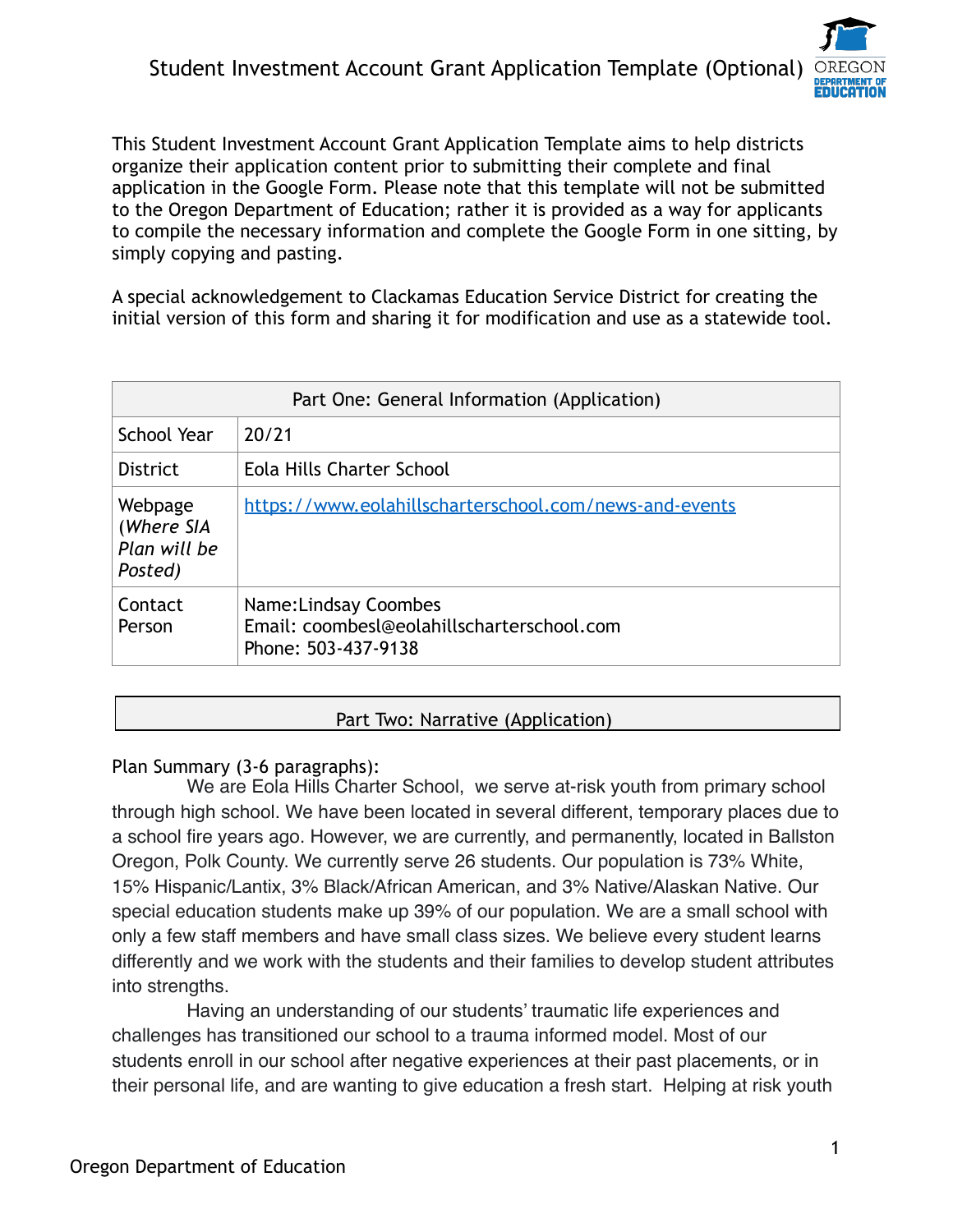

emotionally regulate throughout the day can look different from student to student, yet, students in class are expected to attend and put forth their best effort. Having a trauma informed approach has helped students achieve some success.

However, as the science for trauma informed schools expands, so do the resources and programs available. With our current funding we would be unable to access current training, equipment, and educational opportunities. Our goal with the SIA funding, is to help better train staff for best practice in the classrooms, implement student regulation programs school wide, and help students access mental health support by way of local, family and youth services.

#### Part Three: Community Engagement and Input

 Our community engagement included a student and families survey that was sent via email as well as offered in person. We also asked our staff to complete a needs assessment survey and discussed results in several of our daily staff meetings. The survey questions for students, families, and staff were centered on feelings of our school culture, our discipline process, physical and emotional safety, varying classroom environments and safety of relationships between staff, students and families.

 Our goal is to continue this type of survey gathering as we work to improve our school culture and implement trauma informed practice. We are planning to make contact with local mental health services in the various areas our students come from. In order to support the mental well being of our students and families, as well as include their professional insight into future goals and development. A barrier we acknowledge is the physical distance between our school and the number of places our students come from. We will need to work diligently to monitor their ease of access to services and resources.

As we are. In the beginning stages of developing these community connections we are looking forward to promoting more community involvement in our board meetings where we will discuss the progress of this funding.

Who was engaged, and how did you engage them? Select all of the community members / groups you engaged for this process:

- Students of color
- Students with disabilities
- Students navigating poverty, homelessness, and foster care
- Families of students of color
- Families of students with disabilities
- Families of students navigating poverty, homelessness, and foster care
- Licensed staff (administrators, teachers, counselors, etc.)
- Classified staff (paraprofessionals, bus drivers, office support, etc.)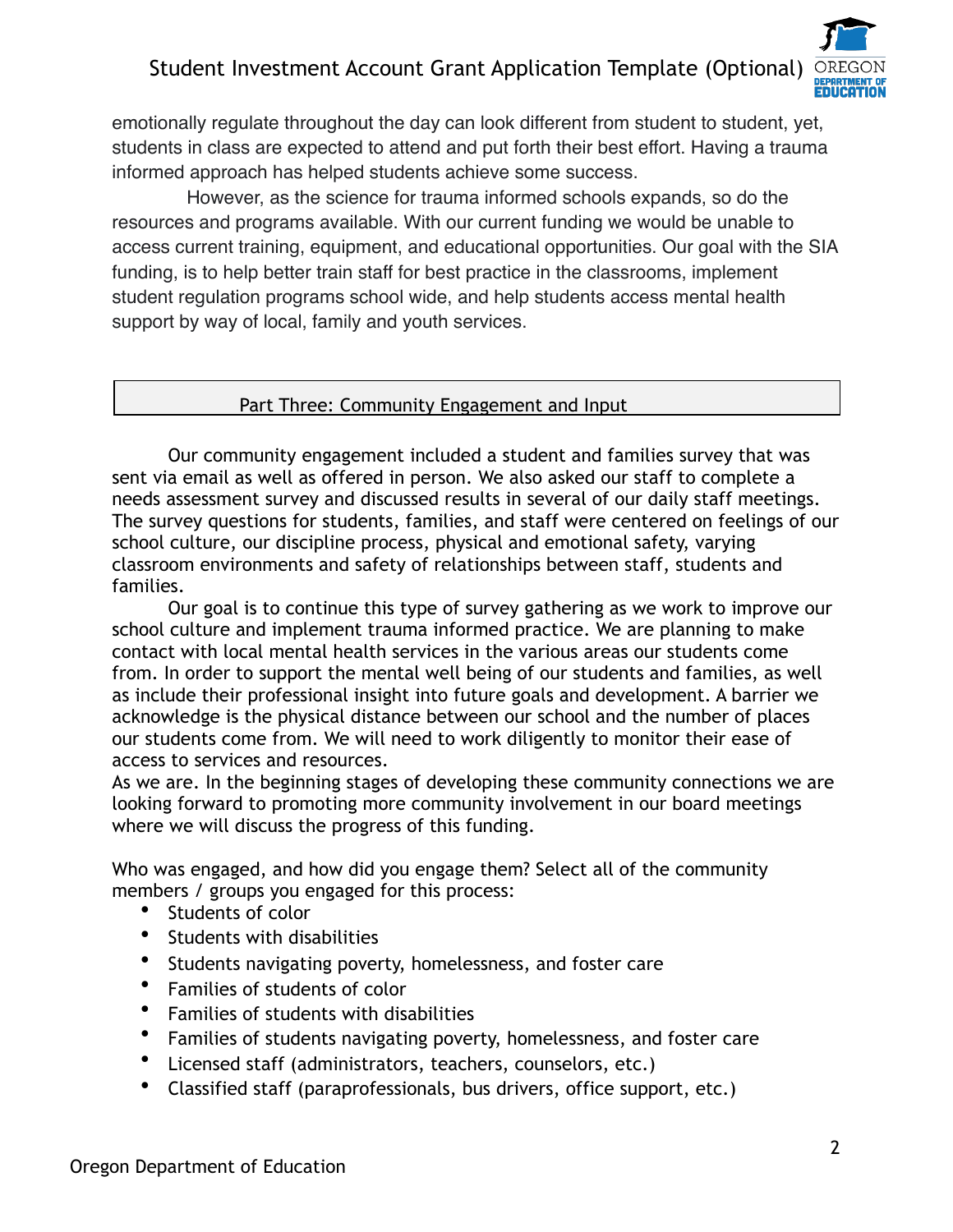

# **How did you engage your community?**

Select all of the strategies / activities you deployed to engage your community:

- Survey(s) or other engagement applications (i.e. Thought Exchange)
- Roundtable discussion
- Email messages
- Verbal one-on-one conversation
- School board meeting

# **Evidence of Engagement**

Upload your top five artifacts of engagement.

I uploaded the three survey questions that were offered in three different methods. I also uploaded the two follow questions that were offered via one on one calls. I uploaded my notes summarizing the results of these communications. The results were used to directly influence the plan for the SIA grant monies. We elected to use our funds to directly address concerns and struggles. (250 words or less)

- Students and parents were given three virtual survey options, students were given the same survey via their Google Classrooms. Students and families that didn't respond were called for a one on one verbal interview. Students were also given the option to answer questions independently during a virtual conference. All students and families were invited to attend the monthly board meeting to hear and share thoughts. (500 words or less)
- A three question survey was offered in three different formats. Families and students who did not immediately respond to the first activity were offered virtual conference time or a one on one phone call. We always like to give our families the option to respond via email when it is convenient for them. We offered the virtual conference to our students to piggy back off of their presence online already with classes. We offered our parents one on one phone calls that they could schedule when it was convenient for them. (500 words or less)
- Staff were invited to the school board meeting to engage in the discussion there. They were also engaged in discussion via virtual staff meetings. We opted for both round table discussion activities to remain virtual to respect social distancing needed by some of our staff members.(500 words or less)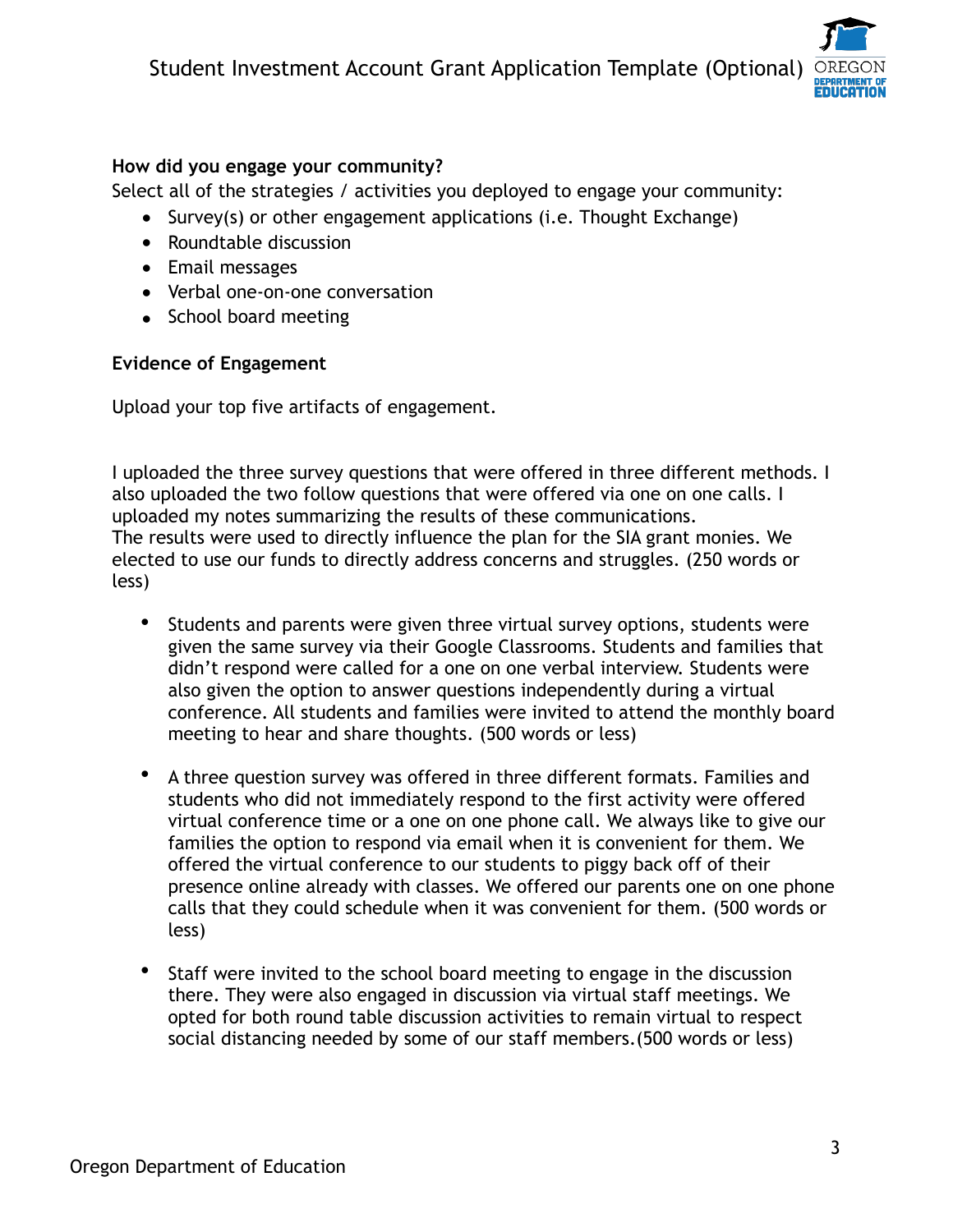

- Staff participated verbally via round table style discussion. They were also offered the same three question survey given to students and families.(500 words or less)
- We learned that students feel disconnected from our school community while families feel it difficult to communicate with staff because of scheduling and communication preference barriers. (250-500 words)

# Part Four: Data Analysis

Students and families were sent an email asking them to opt into one of three survey options. They could have the questions emailed to them, they could take the survey on Survey Monkey OR they could access the survey on Google Forms.

Google Forms was the chosen method for many, especially after it was added to the student's Google Classroom for access.

Several families still did not reply to the initial email so phone appointments were set up.

They were asked the same three questions from the virtual survey as well as two additional follow up questions.

It became clear that our demographic of families needed a means of communication that recognized the manifestation of their trauma, as well as conformed to their lifestyle of revolving schedules and family obligations.

Many families didn't know how to connect with us at the school because of unfamiliar schedules, schedule conflicts, and our reduced staff on campus being available. Some families even expressed how nice it would be to have a text message program they could download to receive and send information.

The overwhelming response to the initial survey from the students was feeling disconnected to the school and the community we have here. Distance learning had isolated our students from the one area of consistent socialization they had. They expressed an interest in being able to spend time on campus, with their peers, or even in a relaxed academic setting like a field trip.

Part Five: SIA Plan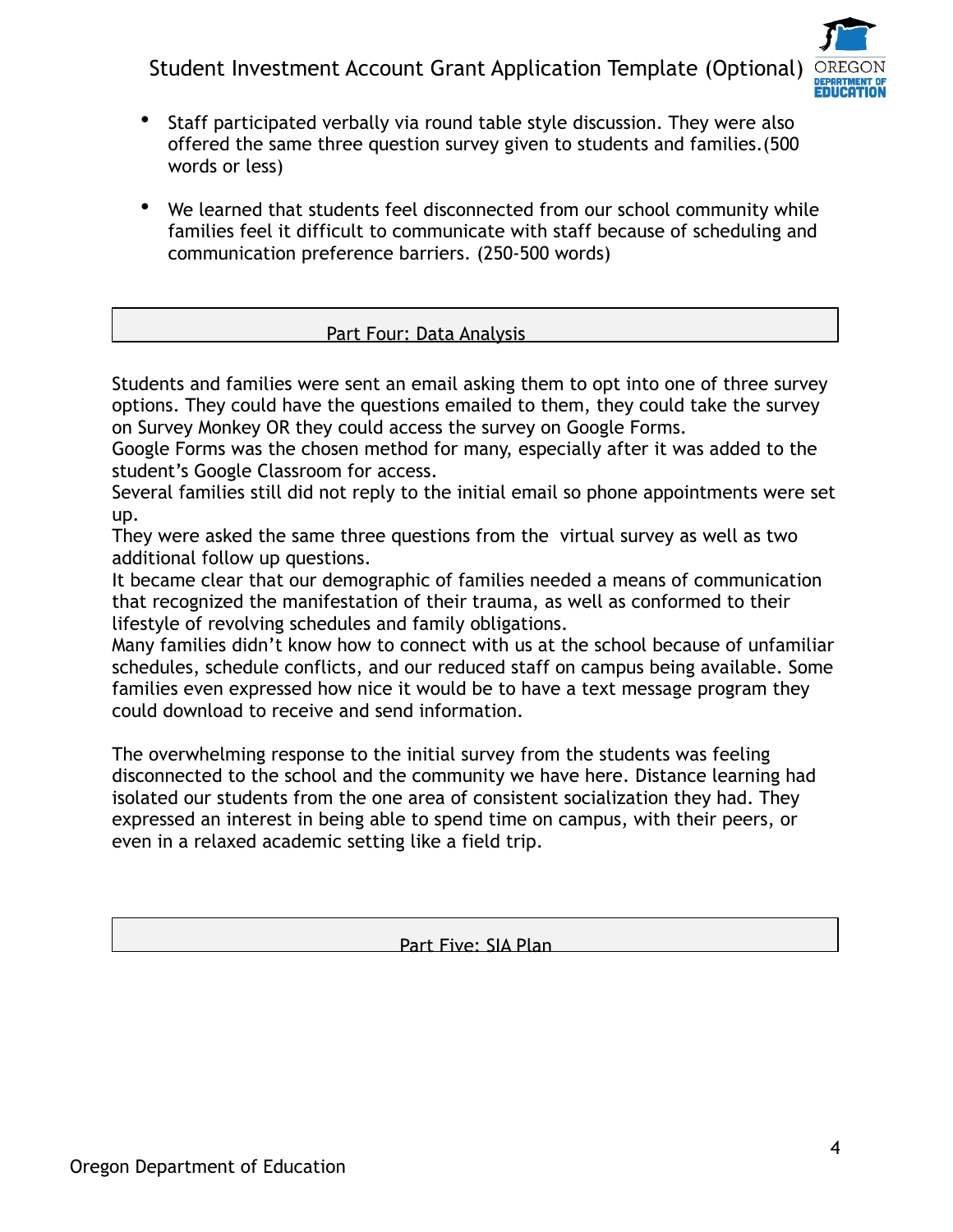

# **Outcomes are the changes you are trying to cause:**

*Outcomes are specific, measurable statements that let you know when you have reached your goal. Thorough outcome statements include who will change, what will change, how much it will change, and how the change will be measured.* 

*Outcomes may be changes in student achievement and growth; changes in policy and practice; changes in student participation and access to programs and courses; changes in adult behaviors, practices, or beliefs, changes in systems, etc.* 

Outcome 1: Students and their families will be able to more consistently communicate with the school and administration

Outcome 2: Reengage students, families and community through community building events

# **Priorities:**

1. How are the resource allocations in your budget reflective of the outcomes you are trying to achieve?

The entirety of our \$1,000.00 will be allocated to purchasing mobile devices, and the service plans, to allow for a variety of ways to reach a staff member more consistently. The remaining \$6,000.00 will be allocated to several family and community engagement events

2. Where do you expect to put most of your focus, resources and energy in the first year?

Advertising the new methods of communication, as well as establishing the devices as a mobile office. We will also coordinate several family and community events to promote a sense of community with our school families.

3. Using High/Medium/Low or A/B/C, please provide a narrative description of your priorities over the next three years.

**High:** Establish consistent, and a variety of, communication with students and families that meets their needs as well as plan and host community. Engagement events to reengage families.

**Medium:** Use improved communication to increase feedback responses and school community involvement. Collect feedback on the engagement events to improve. Future events

**Low:** Collect data towards the next area of need to allocate future funding.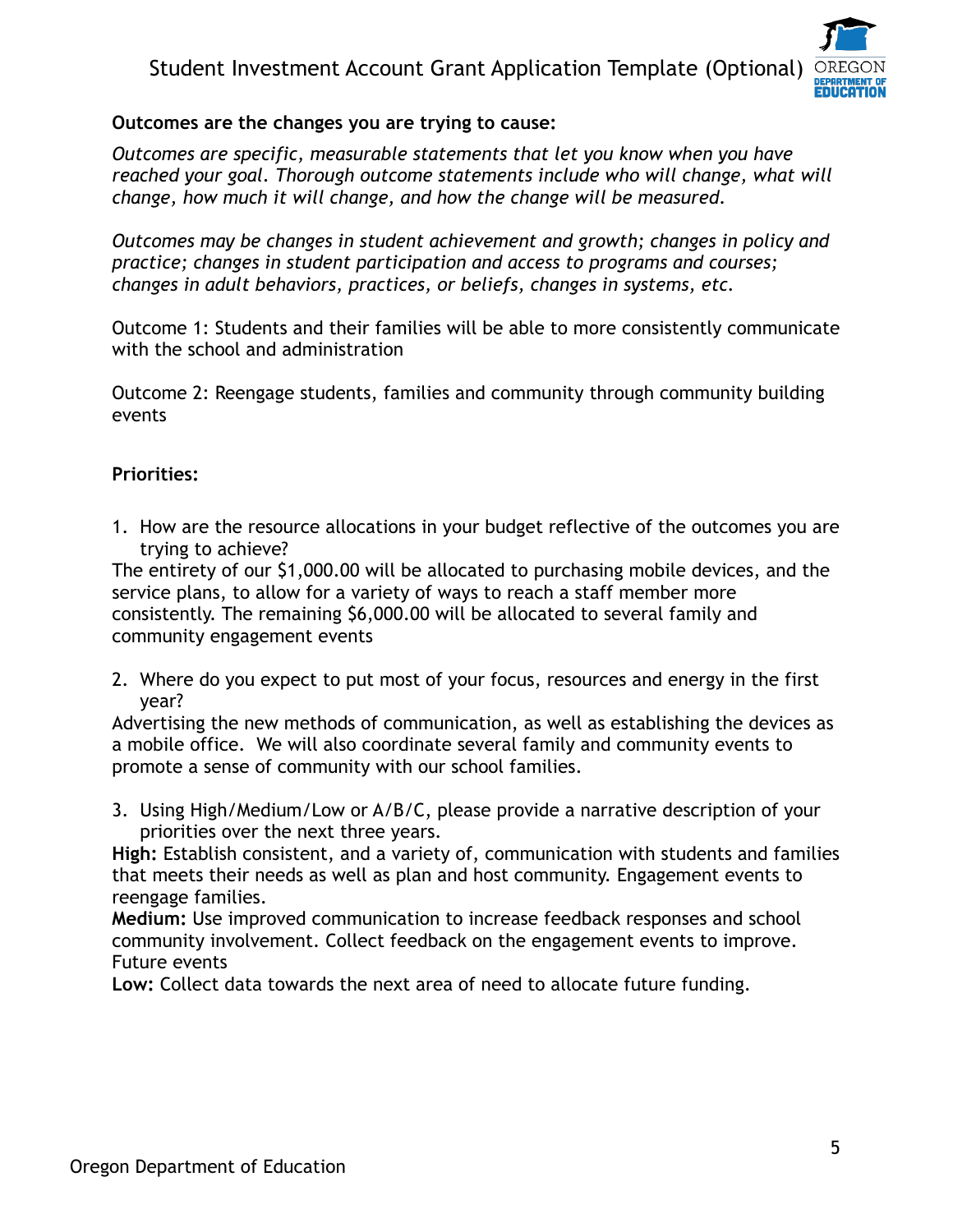#### **Strategy #1: Increase reliability and consistency of communication with students and families.**

#### *(Designed to achieve your outcomes)*

Which outcome(s) will Strategy #1 address, and how?

*If we provide a wider variety of communication methods that are consistently staffed, then our students and their families will be able to communicate with us more reliably and this will increase their sense of community and belonging.* 

#1: Purchase mobile device to be used as a mobile office. Establish and maintain a service plan that allows communication to be routed to the mobile device

#2: Track the fluctuation of communication to and from families using the newly implemented device and methods over the summer and during preparation for the new school year.

Specific Activities that will support Strategy #1 *(See budget for specific cost information)* 

Activity 1.1 Activity 1.2

- Research and purchase of device and service will be completed by administration
- Mobile devices that will support a mobile school office, Google Classroom and add-ons, as well as verbal and visual communication will be purchased and set up and functioning prior to the conclusion of the 3rd quarter

Activity 1.2

- Administration will track outgoing communications and received communications to establish effectiveness of implemented methods
- Data tracking sheet will monitor the increase of communication and returned communication via implemented methods.

Activity 1.3

- Administration will track outgoing communications and received communications to monitor the effectiveness during non-traditional school hours.
- Data tracking sheet will monitor the increase of communication and returned communication via implemented methods.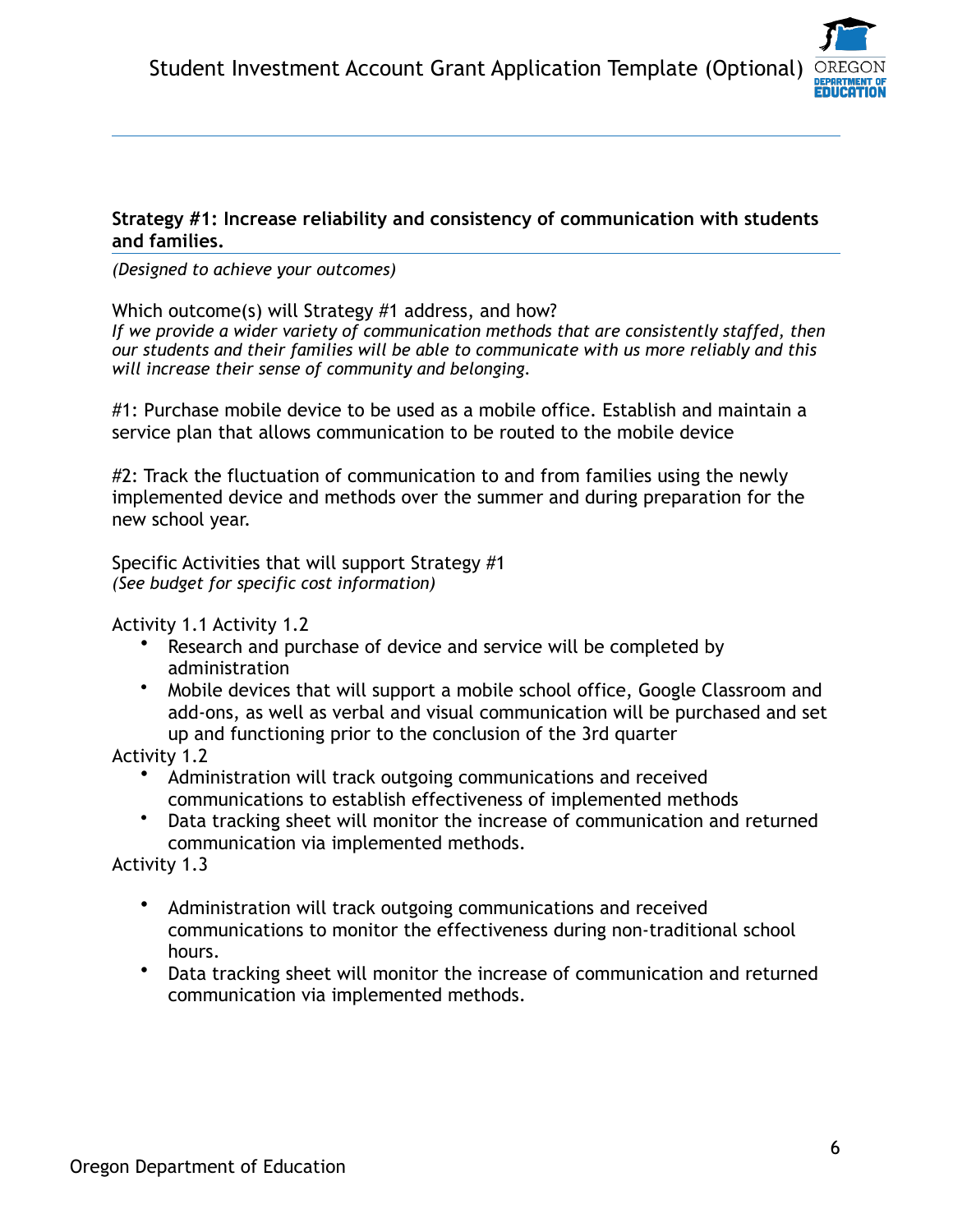#### **Strategy #2: Reengage families within the school community through community building events**

*(Designed to achieve your outcomes)* 

Which outcome(s) will Strategy #2 address, and how? *Strategy 2 address outcome 2, reengaging students and families within the school community.* 

#1: Plan and host several community engagement events

#2: Collect feedback on each event to determine effectiveness and necessary changes.

Specific Activities that will support Strategy #2 *(See budget for specific cost information)* 

Activity 2.1

• *Plan community engagement event during off school hours that promotes community among students and families* 

Activity 2.2

• *Collect feedback on event offerings and activities to prepare a more efficient and success event in the future* 

Activity 1.3

• Use engagement events to connect with families and foster communication and support

Equity Lens

We used the Decisions Tree map from the Department of Education to prepare for and implement our data collection and survey. We were able to assess that our survey questions were not only accessible to all our focus groups, but were not leading questions or impeded by bias or presumption.

Our survey was implemented via email to families, Google Classroom survey to students, as well as in open dialog to students and families via a virtual open forum.

Part Six: Use of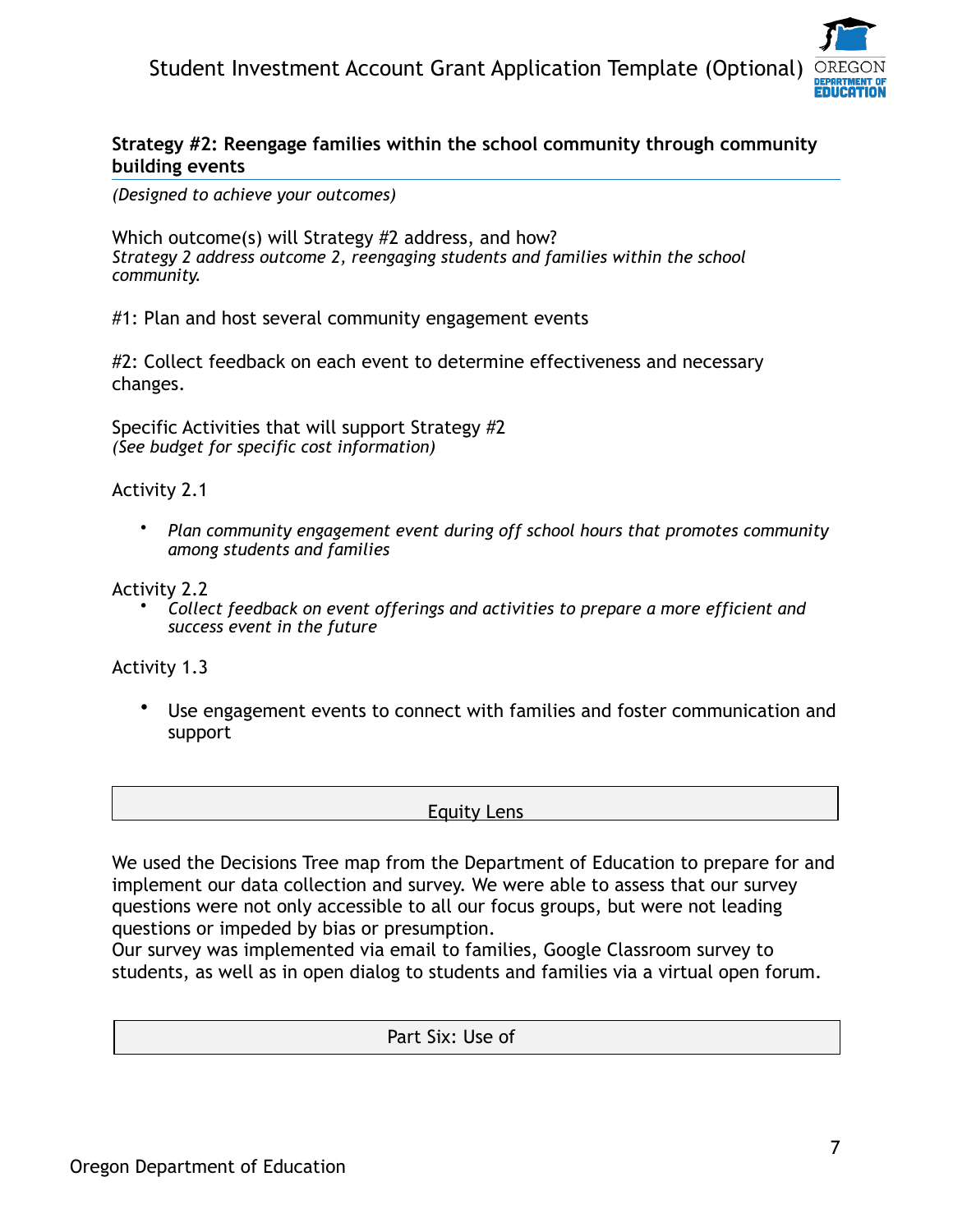

Which of the following [allowable use categories](https://www.oregon.gov/ode/about-us/Documents/HB%25203427%2520Student%2520Investment%2520Account.pdf) is your plan designed to fund within? Select any or all.

#### **Describe how you will utilize SIA funds to meet students' mental health needs, increase academic achievement and reduce academic disparities for the focal student groups called out in the law. (500 words or less)**

We will use our funds to create more accessible pathways for communication. This increase in communication with our students and families will create space for more awareness of student academic success and barriers, communication of needs, and overall academic success.

When our students are able to communicate with us in a way that best supports their needs we are more likely to communicate with our students consistently. During the times of distance learning, successful communication is a high priority. With nearly all of our students identifying as low-income, the data suggests that text is the preferred form of communication. If we can provide that method of communication we are able to keep our students on track, accountable, and part of our learning community.

We will also be using funds to host social distant, engagement events to build and repair a sense of community within our school. When students feel connected to their school they have pride in their school and their educational opportunities there.

# **Describe the potential academic impact for all students AND the focal student groups based on your use of funds in your plan. (500 words or less)**

Students and families who are able to be in regular communication with their school are more likely to stay on-top of academic responsibilities, communicate needs, and ask for assistance. Attendance matters for academic success and distance learning has drastically altered what attendance looks like. For many of our students, the lack of consistency, and the need to be self directed, has negatively impacted their academic success and participation.

With more equitable communication options, we can communicate regularly with our students and their families.

Hosting community engagement events. Establishes and repairs a sense of community within the school, with students, and with families.

**What barriers, risks or choices are being made that could impact the potential for focal students to meet the longitudinal growth targets you've drafted, or otherwise experience the supports or changes you hope your plan causes? (250 words or less)** 

A lack of access to a device or service could be a barrier to all forms of communication. We already have landline calls, various emails, and social media messaging available to students and families for making contact with us. However, these all require a device and service connection, or a landline. If a student is